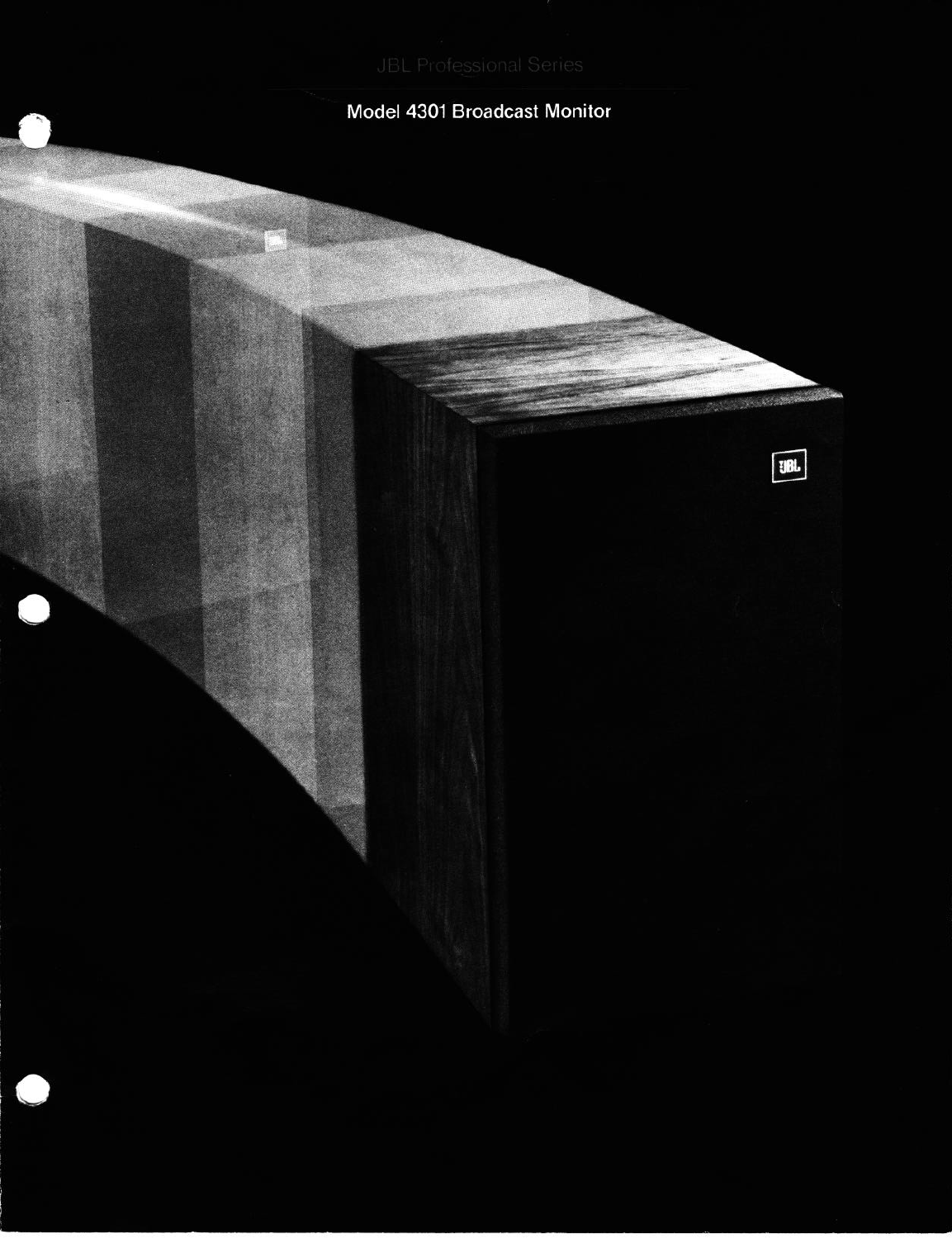## **Model 4301 Broadcast Monitor**

Accurate, smooth reproduction 45 to 15,000 Hz,  $\pm$ 3 dB **39 dB SPL at 30 feet with a l-milliwatt input 88 dB SPL at 1 meter with a l-watt input Components: 8-inch low frequency loudspeaker, 1.4-inch high frequency direct radiator Balance control located behind the removable grille Oiled walnut enclosure** 

A compact monitor loudspeaker system designed specifically for broadcast applications, the 4301 delivers the wide band sound reproduction, accuracy and efficiency required by improved broadcast technology. Use of the 4301 is particularly relevant in light of the most recent broadcast developments, including TV/FM stereo simulcasting, AM stereo and multiplex television audio. Just as a video engineer wouldn't think of judging image quality on a household television receiver, an audio engineer shouldn't consider monitoring AM, FM, TV or film sound on anything less than a studio-quality loudspeaker system

A professional monitor, such as the 4301, is of particular importance for monitoring the quality of the transmitted signal in order to detect and control spurious noise, i.e., turntable rumble, air conditioning and other acoustic interference picked up by open microphones, tape hiss or cue tone leakage Such noise results in loss of broadcast power as well as signal degradation. Previously, monitoring these sounds would have been inconsequential since they exceeded the bandwidth or definition capabilities typical of audio transmission and reception. However, the competition for quality among broadcasters, enhanced by marked improvements in recorded program material, have resulted in a generation of equipment capable of transmitting high fidelity signals virtually equal to the program material This, coupled with increased listener awareness of sound quality, has resulted in industry-wide improvement in broadcast technology, making accurate monitoring absolutely essential

The 4301 shares its basic performance characteristics with all other JBL monitors-exceptional clarity, wide dynamic range, solid bass and open high frequency reproduction The 4301 is efficient enough to produce a sound pressure level of 98 dB in a typical broadcast booth of 6'x 10'x 8'  $(1.8 \times 3.0 \times 2.4 \text{ m})$  with an amplifier delivering only 10 watts rms. The compact enclosure of the 4301 is designed to fit the smaller spaces typical of broadcast control booths, production studios or mobile recording, broadcast and film editing facilities.

#### **Low Frequency Loudspeaker**

The 4301 utilizes a low frequency loudspeaker specifically engineered for a compact enclosure without the compromises usually associated with smaller drivers. The 8-inch (20 cm) loudspeaker exhibits unusually smooth frequency response, wide dynamic range, superior transient reproduction and low distortion for a unit of compact size. It features a precision die-cast aluminum frame for structural integrity under the most severe operating conditions. The 2-inch (5 cm) diameter copper voice coil is suspended in a magnetic field having a flux density of 8500 gauss. The magnetic field is generated by a  $2\frac{1}{2}$ -pound  $(1.1 \text{ kg})$  low-loss magnetic assembly energized by an Alnico V magnet. Mass and compliance of the integrally stiffened cone have been carefully selected to optimize low frequency bandwidth and definition while reducing distortion. As with all JBL loudspeakers, this unit provides maximum power handling capacity and efficiency consistent with the bandwidth expected of the device.

#### **High Frequency Direct Radiator**

The open, crisp treble performance of the 4301 is the product of a 1.4.inch (3.6 cm) direct radiator designed for clarity, smoothness of response and power handling capacity The %-inch (1.6 cm) copper voice coil is large in relation to cone size for efficiency and transient reproduction with definition and accuracy, yet the diameter of the cone and center dome has been kept small to obtain wide dispersion. The magnetic assembly weighs 1% pounds (0.7 kg) and generates a flux density of 15,000 gauss. The entire direct radiator is surrounded by a ring of dense foam damping material to absorb spurious radiation and reflections.

## **Frequency Dividing Network**

Smooth control of the component loudspeakers is achieved by a frequency dividing network engineered and tested to complement the electrical and acoustical characteristics of the system. The dividing network is fitted with a continuously variable control that permits adjusting the relative level of the high frequency direct radiator to suit listening preferences and room conditions. The control does not affect the crossover frequency, nor does it limit the upper frequency response of the loudspeaker system

#### **Enclosure**

Size and configuration of the 4301 enclosure have been carefully matched to the acoustic characteristics of the component loudspeakers as well as the intended use of the complete system. To achieve maximum strength and resistance to vibration, all enclosure joints interlock, are hand fitted and wood welded: all panels are constructed of %-inch (19 mm) dense compressed stock. This material, also known as particle board, is preferred to solid wood for its superior acoustical properties. Acoustic damping material is applied to the interior surfaces of the side and back panels to attenuate standing waves within the enclosure. A ducted port extending through the baffle panel provides proper acoustical loading of the low frequency loudspeaker. All components mount directly to the baffle panel and are removable from the front of the enclosure. The four side panels are veneered with solid American Black Walnut, hand rubbed to a rich, lustrous finish enhancing the natural beauty of individual grain structure and color.